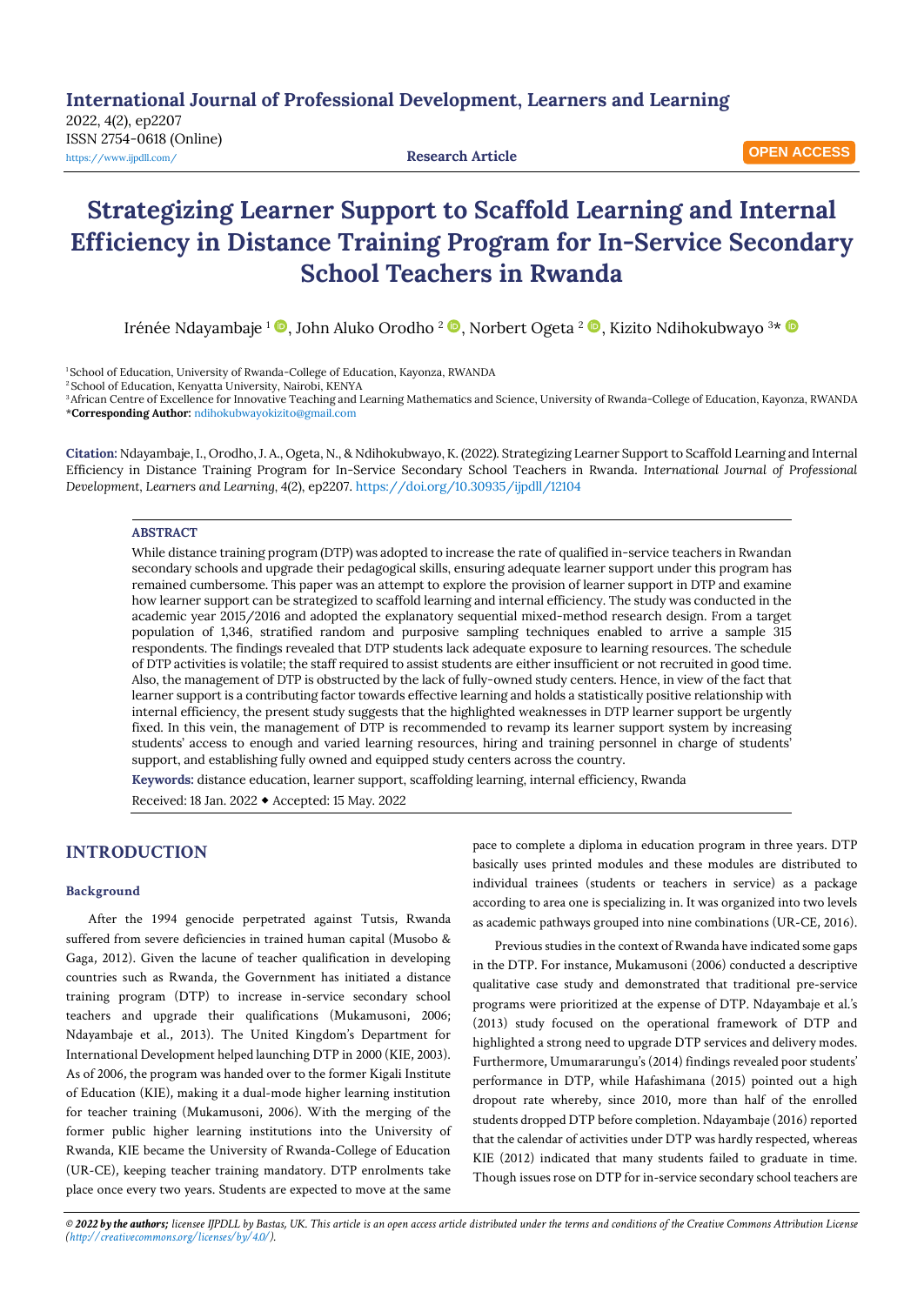connected to learner support, none of these research studies conducted in Rwanda focuses on learner support. Therefore, this paper is an attempt to explore the provision of learner support in DTP and examine how learner support can be strategized to scaffold learning and internal efficiency.

## **Literature Review**

#### *Learner support in a context*

The nature of distance education requires robust learner support services to maximize learner retention, success, and self-realization (Ryan, 2008). Though technologies have allowed online video or audio interaction, distance education learners seem to be isolated from a reallife context that can be conveyed through face-to-face learning practices. Thus, Ryan (2008) asserts that learner support includes administrative and technical systems' support, print and digital learning resources, library assistance, career guidance and counseling, synchronous and asynchronous online interaction between learners and teachers and learners. Administrative, instructional, technical, counseling, and tutorial supports are five key components of supports suggested by Keast (1997).

Potter (1998) proposes a model that may allow distance learning institutions to plan and offer required support according to the learner lifecycle framework. Consequently, a learner lifecycle integrates specific learner support services. For example, the system provides information concerning the possibility offered by distance learning for an individual learner, authorized distance learning institutions and programs, "can I do it?" questions, advisors' and potential teachers' contacts. Once learners are admitted to a distance learning program, they get information and support regarding enrolment, payments, requirements, and instructions about equipment and software, study skills tips, and helpdesk. In a study program, learners are supported to interact with the teacher and peers through email, chats, forums, and bulletin boards. They get also support on how to access digital resources. Learner support services related to other types of assistance on handling assignments results/feedback, revisions, and exams, reenrolments, graduation, and alumni details (Potter, 1998).

Tait (2003) illustrated some components of the learner support system at the Open University United Kingdom (OU UK) in 1998–each learner had a personal tutor. One tutor was responsible for no more than 25 learners. The tutor's role was to support learners in learning, teach them, monitor their progress, and mark their work. Besides, all undergraduate learners were assigned a personal tutor-counselor to advise them on their university career path. Learners could attend limited face-to-face tutorials if needed, but they were not obliged to do so. The OU UK had created a number of study and regional centres across England in order to bring the university to the learner proximity. The contact hours were offered to learners in these centres. Tutors were at the heart of a learner support system at the OU UK.

## *Learner support* at the *service* of *scaffolding student learning*

George and Frank (2008) argue that one of the key services that determine learners' success in their academic careers, especially those registered in distance learning programs, is information literacy competencies. In fact, Kuh and Gonyea's (2003) findings reveal that information literacy improves learning achievements and raises learners' ability to think analytically. In other words, learners need guidance and skills to identify, assess, retrieve, and effectively use digital resources (George & Frank, 2008). This requires librarians to be prepared to provide distance learners with research skills and help them utilize proper citations and avoid plagiarism, among other things. George and Frank (2008) underpin that self-paced learning tools, online research, and writing skills tutorials can support distance learners in requesting for and accessing online library services.

Naidu (2008) contends that several technologies enable distance learners to access content and improve interaction. However, the author affirms that some technologies lack scaffolding cues for learners' support. Therefore, instructional design is considered as a fundamental cognitive strategy to bring about effective and efficient learner support in a distance learning environment. Naidu (2008) defines "learning scaffold" as supporting mechanisms "put in place to guide student learning in desirable directions or to enable the development of desirable cognitive skills in learners" (p. 109). Putting this differently, scaffolding learning implies committed and skilled personnel, including course designers, mentors, and tutors or facilitators to make distance learning meaningful, encouraging and effective. Design-based learning, critical-based learning, problem-based learning, and story-centered learning are cognitive scaffolding strategies suggested by Naidu (2008) that can be developed through collaborative learning, critical reflection, creativity, problem-solving, and learning by doing in an online supported distance learning environment. Blackmum and Thibodeau (2008) report that online group work may encourage experienced learners to support novice learners in developing a learning community.

New technologies have increasingly allowed self-directed learner support. In this connection, Walti (2008) recommends using learning journals and web-based portfolios to guide learner reflections on their learning practice and outcomes. Walti (2008) ascertains that these journals and portfolios support consistency, encourage demonstration of learning outcomes, decrease anxiety and boost learners' confidence.

The literature review reveals that, firstly, learner support seems to be bound to the context given that it refers to a particular educational system and specific groups of learners. Hence, learner support aspects vary according to institutions. Secondly, previous studies have mainly concentrated on outlining learner support components with little empirical evidence on how it isconducted. Distance learners' and tutors' voices are rarely heard. The present study attempts to address this gap regarding an empirical inquiry, especially in the context of Rwanda, whereby the DTP was designed to respond to the large problem of shortage of teachers countrywide and address a specific problem of unqualified in-service secondary school teachers in pedagogy.

## *Learner support as a contributing factor tointernalefficiency of a*  $distance$ *education program*

According to Baruah (2011), learner support in distance education is meant to uphold internal efficiency. Core efficiency is a measure of scholarly output and outcome (Cornali, 2012; Gil, 2014; UNESCO, 2002). It is a diagnostic tool that illuminates strengths, weaknesses, leaks and the achievement of the goals set based on the input-output ratio (Akinsolu, 2012; Yunas, 2014). In the context of this research, internal efficiency delimited to educational outputs as articulated by the measureable evolution and flow rates of the students (Hussain & Saeed, 2012). The three indicators of internal efficiency that were considered are promotion, repetition, and dropout rates (UNESCO, 2014). In the present study, internal efficiency entails the educational institution's efforts to reach and maintain an upward advancement rate and restraint the repetition and dropout rates.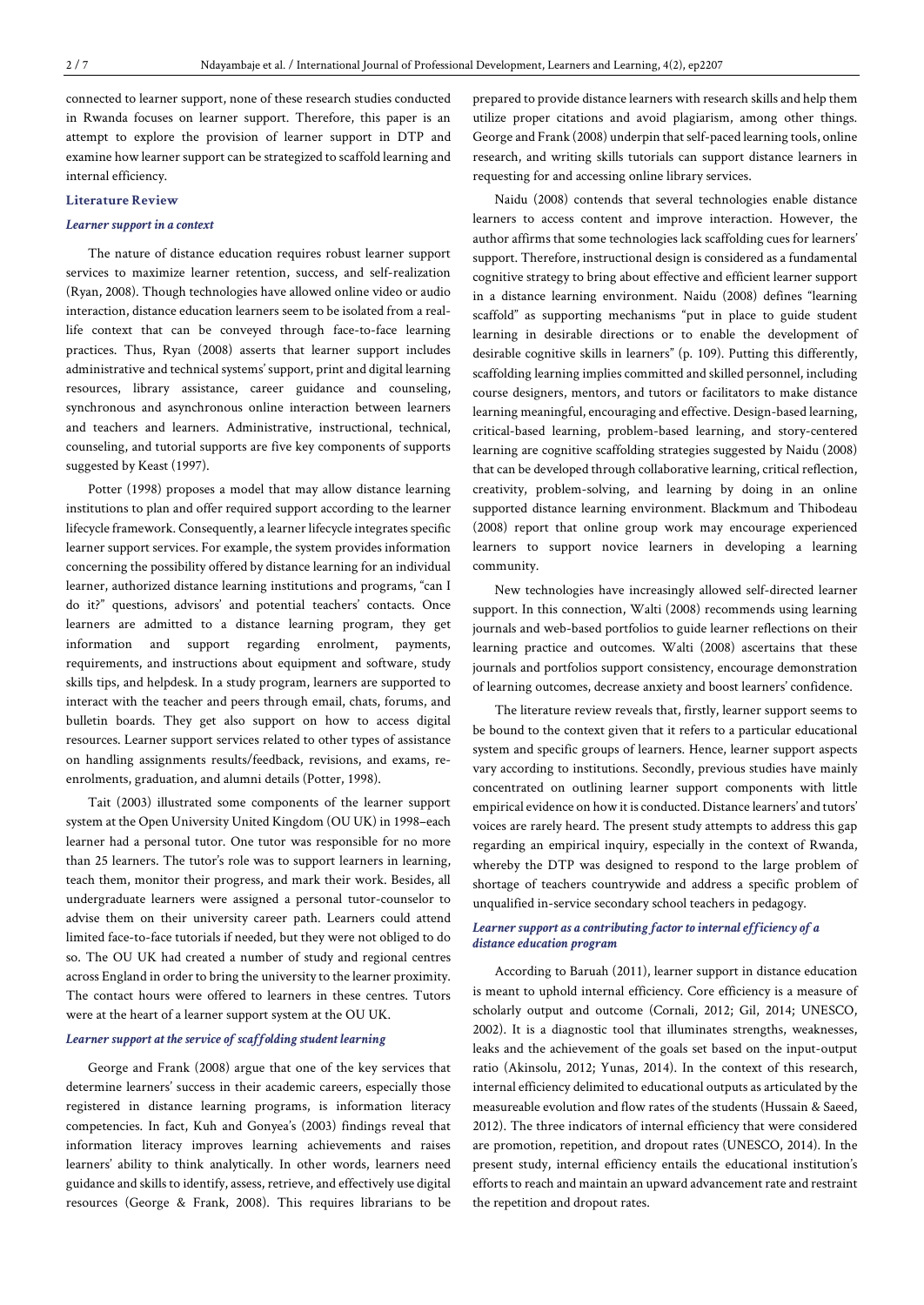| <b>SN</b> | Category                              | <b>Total population</b> | Sample size   | Percentage of the sample vis-à-vis the target population |
|-----------|---------------------------------------|-------------------------|---------------|----------------------------------------------------------|
|           | Level II DTP students                 | 1090                    | 251           | 23.03                                                    |
|           | Management of SODeL                   |                         |               | 100                                                      |
|           | SODEL administrative staff            |                         |               | 22.22                                                    |
|           | UR-CE academic staff                  | 181                     | 42            | 23.2                                                     |
|           | Management of UR-CE                   |                         |               | 100                                                      |
| 6         | DTP regional coordinators             |                         |               | 100                                                      |
|           | Heads of provincial DTP study centres | o                       |               | 16.66                                                    |
|           | DTP tutors                            | 53                      | $^{\prime}$ 2 | 22.64                                                    |
| Total     |                                       | 1.346                   | 315           | 23.4                                                     |

**Table 1.** Sample size

# **METHODOLOGY**

This study adopted the explanatory sequential mixed method research design (Creswell, 2012, 2013; Creswell & Clark, 2011). Quantitative data comprised secondary data (in case of documenting promotion, repetition, and dropout rates of DTP students) and primary data collected using learner support questionnaires, whereas qualitative data were collected using observation checklists and interviews. The study was carried out at UR-CE (2015) during 2015/2016. The target population was composed of 1346 people. We used two sampling techniques–purposive and stratified random sampling (Orodho, 2009)– to carry out this study. We purposively sampled seven participants from the target population. These participants are one member of the management of UR-CE, four are regional coordinators, and two are in management of SODeL. Purposive sampling was used because of a nonprobability sampling technique. In addition, the researchers had identified for these categories of respondents as resource respondents to the study (Bamberger, 2012). Thus, questioning as key DTP leaders helped researchers achieve their research goals by providing explanations of the level of student support that emerged under the DTP.

Stratified random sampling helped us to select the respondents from the target population's left over groups. It entailed 1339 individuals surrounding 1,090 DTP student-teachers, nine SODeL administrative staff, six provincial heads of study centres, 181 UR-CE academic staff, and 53 DTP tutors.

We determined the sample size (**Table 1**) by applying Slovin's formula n= $\rm N/(1+Ne^2)$  under the stratified random sampling technique (Amin, 2005), where, 'n' is the sample, 'N' is the population while 'e' is confidence level or alpha significance. Since this formula provides a definite size of the sample (Amin, 2005), it was chosen among other formulae.

In this study, the instruments' content validity was ascertained by experienced scholars, and the pilot of the instruments was done in one DTP study center. Quantitative data were analyzed using descriptive statistics where the mean scores and standard deviations (SDs) were computed and inferential statistics such as regression analysis (Gay et al., 2006). Qualitative data were analyzed thematically and by a quick, impressive summary (Orodho, 2017; Orodho et al., 2016; Thomas & Harden, 2007). Key quotes from interviews have been inserted in this paper to substantiate and illustrate the findings. Ethical aspects such as anonymity, informed consent, and voluntary participation (Creswell, 2013; Sammons, 2005) were assured. The discussion of the findings was informed by the literature review and researchers' knowledge of distance education.

The authors of this study recognize a limitation to the study linked with the use of a questionnaire to DTP students. In effect, a focus group discussion with selected DTP students would have shade more links into personal learning experiences that can be connected to internal efficiency.

# **FINDINGS**

#### **The State of Learner Support and Learning Under DTP**

The data collected utilizing learner support questionnaires addressed to students (N=251) indicated that DTP students do not receive adequate exposure to learning resources. In this vein, students' respondents argued that they do not receive modules in time (mean=1.94, SD=1.14), do not get easy access to the library easily (mean=1.89, SD=1.18), and are not allowed to practice in science laboratory (mean=1.18, SD=1.12). The investigated students also confirmed that they neither access the computer lab (mean=2.01, SD=1.25) nor get additional materials to the printed modules (mean=2.29, SD=1.17). The same students indicated that they do not have access to existing electronic resources (mean=2.36, SD=1.19) and claimed not to be trained in the use of the internet to learn (mean=2.46, SD=1.37). The shortage of learning resources in DTP was also underlined by the investigated staff  $(N=51)$ , who asserted that teaching and learning resources in study centers are very few (mean=2.80, SD=1.15). The observation checklist has been another tool that confirmed that the major learning resource used by DTP students is the print module. Internet and well-equipped science labs are almost inexistent, and computer labs are not fully free for students' use. Given these challenges, interviews were organized to probe further. On the issue of the dominance print modules, the interviewee from the management of the School of Open and Distance Learning coded R5LSI (2016), indicated that

> "… due to the limited financial assistance to modernize DTP mode of delivery, the print modules have actually remained the only learning tool that can guarantee that our students have received basic learning resources…" (R5LSI, 2016).

Regarding the learner support, the present study explored how students benefit from human support as provided through different sessions like face-to-face sessions and weekend tutorials. The investigated staff (N=51) communicated that generally, DTP students actively participate in tutorials of weekend (mean=3.43, SD=0.83) and arrive in time during face-to-face sessions (mean=3.52, SD=0.66). Nonetheless, this staff has shown that students' overall attendance during weekend tutorials (mean=3.39, SD=0.91) is not satisfactory. As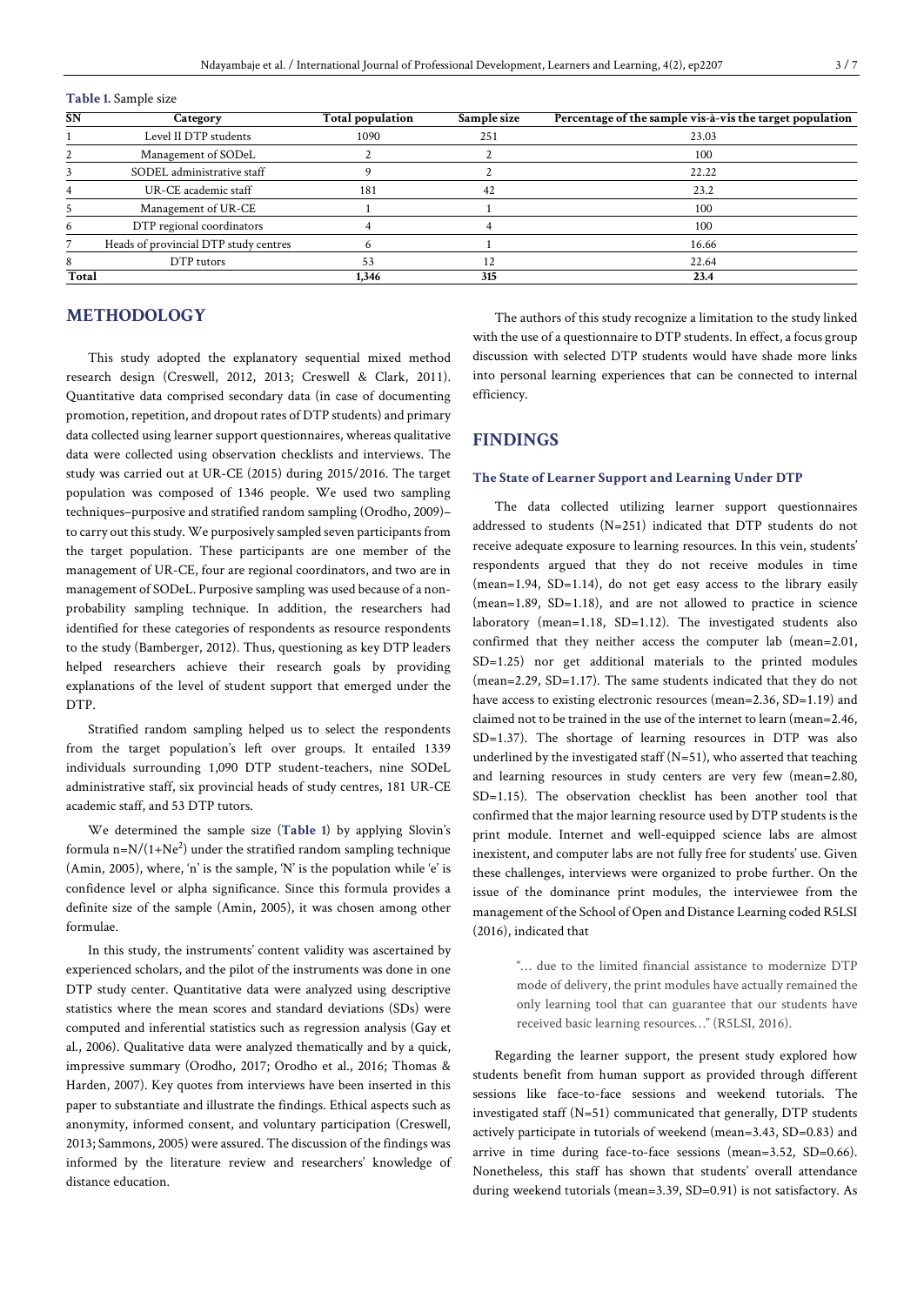per information collected from the surveyed DTP students (N=251), the root cause of DTP students' poor attendance may be connected to the complaint that schedules for weekend tutorials are not stable (mean=2.53, SD=1.28). The analysis of the surveyed staff's demographic information also provides a hint into the loophole in human support. Though most staff we surveyed (76.6%) already worked with DTP for four years and more, where about 45.10% (half of them) were never trained through distance education.

Additionally, in comparison, out of the three groups of staff, 66.67% of untrained staff were new DTPs, but DTP tutors were responsible for the academic support of DTP students on a day-to-day basis. Another source of qualitative information on human support was the observation checklist. Using this tool, the researchers found that some of the proposed modules did not have DTP instructors. Indeed, the DTP study centers were poorly staffed, with only one permanent staff appointed as regional coordinator in the regional center, while the provincial study centers did not have permanent staff to perform DTP functions. Through the interview, researchers followed up on the issue of students' poor attendance during weekend tutorials. The informant R1LSI (2016) who is a regional coordinator, argued that

> "… our students are secondary school teachers with meager salary … In order to cut costs, many of them do not arrive in the neighborhood of the study centers by Friday to get prepared for weekend tutorials… Most of them travel on Saturday morning and then arrive late… Others hardly even manage the expenses of two days … That is even why Sunday's attendance is very poor compared to the one of Saturday... You understand that it is more difficult when it is time due for residential faceto-face than the last one to two weeks…" (R1LSI, 2016).

On the issue of the absence of tutors in some subjects, this is how one of the interviewees, R7LSI (2016), who is also a manager in the School of Open and Distance Learning, explained the scenario that

> "…some tutors in some subjects have not been there for the last two months … Some resigned while many others were stopped because of a new University of Rwanda (UR) policy to cancel all kinds of double employments within the university. In fact, we used to have some UR administrative, and academic staff contracted as tutors… So far, we have advertised, selected, and forwarded files of fresh tutors to fill vacancies… We are still waiting for UR headquarters' reply on those appointments' requests…" (R7LSI, 2016).

The third broad area of investigation of learner support under the DTP focused on the program's managerial or system support component. The investigated DTP students (N=251) disagreed with some major vital components of the system support in distance education like regular communication (mean=2.58, SD=1.26) and realistic time to get feedback on appeals (mean=2.55, SD=1.28). The problem related to communication and service deliveries was also confirmed by the observation list, according to which the service agreement, operating schedules and services offered in these study centers were not publicly announced. Also, none of the research centers were able to display a website, a Facebook or Twitter account, or a resource to disseminate information to the general public. Investigators also found that the office's landlines only work in Kigali. No regional or provincial study center had signposts on the main roads for visitors or

new students seeking information or services from these DTP centers. Through the interview, the researcher could dig further into some of these issues. In view of one interviewee, R3LSI (2016), a regional coordinator, most of the managerial issues under DTP are connected to the lack of fully owned premises. The interviewee explained that

> "… secondary schools host DTP study centers… As we speak, the administration of school X has denied any further DTP activity in their premises. Students in that center have to travel to other centers or wait for another alternative from the UR-CE…" (R3LSI, 2016).

The issue of late communication and abrupt changes were also connected to the lack of fully-owned study centres by the interviewee, R5LSI (2016), who is also a regional coordinator, stated that

> "… DTP study centres do not have their premises… So, depending on other activities within the hosting schools, we are sometimes relocated to other rooms or are categorically told to find where else to conduct our activities. That is how students are either late communicated or even come to know where DTP activities were shifted to, once already in Study Centres….it is not our fault… These are last-minute changes that we have to accommodate… That is how sometimes you will find us in neighboring primary or secondary schools..." (R5LSI, 2016).

The researchers were interested to know the sustainable solution to these problems. Because of the interviewee, R4LSI (2016), who is a senior manager at UR-CE, informed that

> "… there have been issues in renewing memorandum of understanding… But, that should not have been the reason to obstruct DTP activities in as far as we are all public education stakeholders of this nation… anyway… the sustainable solution is to shift all DTP study centres in UR campuses and colleges. UR-CE is one of the constituent colleges of UR, and this is part of the reason for UR establishment; resource consolidation and cost-effectiveness. Like that, we will run away from the rigidity of some partner secondary schools and thus improve DTP students learning experiences…" (R4LSI, 2016).

## **Effect of Learner Support on the Internal Efficiency of DTP**

To analyze and have a clear picture of DTP's internal efficiency, the present study considered four consecutive academic years. **Figure 1** illustrates the trends.

The data presented in **Figure 1** shows that over the four academic years, the highest promotion rate was recorded in the 2011-2012 academic year (78.50%). The highest number of repeaters was recorded in 2013-2014, when the repetition rate was 32.63%. The share of those who dropped out in the 2014-2015 school year was highest, at 15.36%. Researchers continued to work to determine to what extent learner support affects internal efficiency. The social science statistics (SPSS) software package helped perform the multiple regression analysis shown in **Table 2**.

Model 1 in **Table 2** shows the effect of learner support on the promotion rate of DTP. Pearson's r=0.495 are shown to be moderately positive in terms of DTP relationship between learner support and the DTP promotion rate. The R square  $(R^2)$  of 0.245 suggested that learner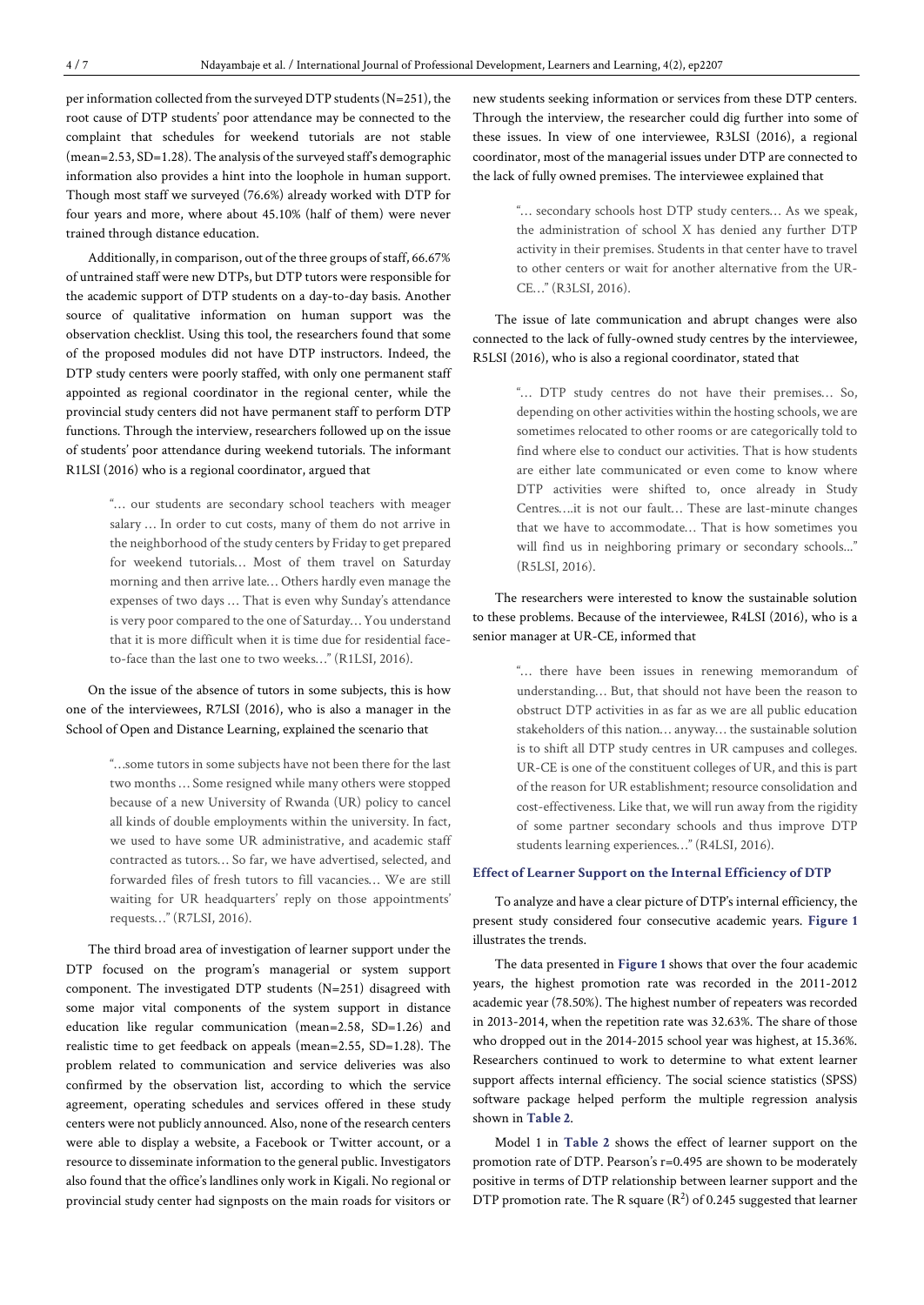

**Figure 1.** Internal efficiency of DTP across the academic years 2009- 2010, 2011-2012, 2013-2014, and 2014-2015 (Source: Primary data)

support accounted for only yield of 24.5% of the changes in the promotion rate of DTP. The F-ratio's p-value indicated that the model was not statistically significant (p=0.357, F= 1.193).

Model 2 in **Table 2** shows the influence of learner support on the repetition rate of DTP. Pearson's r=0.407 indicated a moderate positive relationship between repetition rate of DTP and learner support. Though, the  $R^2$  of 0.166 showed that only 16.6% of the DTP changes in repetition rate accounted by learner support. The F-ratio's p-value indicated that the model on the influence of student support on the repetition rate of DTP was not statistically significant (p=0.557,  $F=0.727$ 

Model 3 in **Table 2** describes the influence of student support on the dropout rate from DTP. Pearson's r=0.617 indicated a moderately positive relationship between student support and DTP dropout rate. The calculated the  $R^2$  of 0.381 meant that the variability in the DTP dropout rate caused by student support was 38.1%. The F-ratio's pvalue indicated that the model on the influence of learner support on dropout rate was not statistically significant (p=0.139, F=2.256).

# **DISCUSSION AND CONCLUSION**

The present study's findings informed that DTP students do not have access to enough and varied learning resources. The major learning resource used by DTP students is the print module. Students do not receive an easy access to the library, Internet, science laboratories, or e-resources. This is happening, yet digital resources enhance learning (George & Frank, 2008) and enable distance learners to access content and improve interaction (Naidu, 2008). It was also found out that the person supposed to assist DTP students throughout the learning process is not only insufficient and inadequately trained, but also replacements for those who departed are not done in due time. This is a big compromise to the smooth running of a distance learning program because, as Keast (1997) posits, there is imperative to avail the personnel meant to provide the critical services like managerial, technical, instructional, and counseling or tutorial support.

DTP study centers were also found not to be wholly owned by the UR-CE, and this is bringing constant issues of volatility in the schedule of activities and collaboration with the hosting secondary schools. Beyond that, DTP is not using technologies and service charters that would enhance communication and service delivery. While so, there is a need to recognize that modernized distance education should use technology to encourage experienced learners to support novice learners in such a way they develop a learning community together (Blackmum & Thibodeau, 2008). Technology also guarantees effectiveness in essential services related to learner support (George & Frank, 2008) and prompts communication and feedback between students and the faculty (Potter, 1998).

This study's findings concur with Baruah (2011), who asserted that learner support in distance education is meant to uphold internal efficiency. In effect, learner support services maximize learner retention, success, and self-realization (Ryan, 2008). Therefore, the present study concludes that scaffolding learning and upholding internal efficiency under DTP can only be achieved if the highlighted hindrances to learner support are fixed.

**Author contributions:** The first author conceptualized, designed, collected data while together with other authors were involved in interpretation, writing, and critically revising the article. All authors approve final version of the article.

Funding: The authors received no financial support for the research and/or authorship of this article.

**Acknowledgements:** This paper is part of a wider study that culminated into a PhD dissertation presented by Irénée Ndayambaje to the Graduate School of Kenyatta University on October 5, 2016. The study was supervised by Prof. John Akulo Orodho and Dr. Norbert Ogeta, whereas Prof. Wenceslas Nzabalirwa, Prof. Jean Pierre Dusingizemungu, and Prof. Evode Mukama played the role of academic mentors. The fulfillment of this study was also possible because of the financial and administrative support of the Ministry of Education and the UR-CE, Rwanda.

**Declaration of interest:** Authors declare no competing interest.

**Data availability:** Data generated or analysed during this study are available from the authors on request.

# **REFERENCES**

Akinsolu, A. O. (2012). Resource utilization and internal efficiency in Nigerian secondary schools: Implications for socio problems of education. *International Journal of Sociology and Anthropology, 4*(1), 23-30. <https://doi.org/10.5897/IJSA11.035>

|  |  |  | Table 2. Multiple regression analysis models of the influence of learner support on internal efficiency of DTP |  |  |  |
|--|--|--|----------------------------------------------------------------------------------------------------------------|--|--|--|
|  |  |  |                                                                                                                |  |  |  |

|                            | Coefficients | <b>Model 1: Promotion rate</b> | <b>Model 2: Repetition rate</b> | Model 3: Dropout rate |
|----------------------------|--------------|--------------------------------|---------------------------------|-----------------------|
|                            |              | 0.495                          | 0.407                           | 0.617                 |
|                            | R٠           | 0.245                          | 0.166                           | 0.381                 |
| Predictor: Learner support |              | 0.357                          | 0.557                           | 0.139                 |
|                            |              | 1.193                          | 0.727                           | 2.256                 |

Note. Significance level (p)<0.05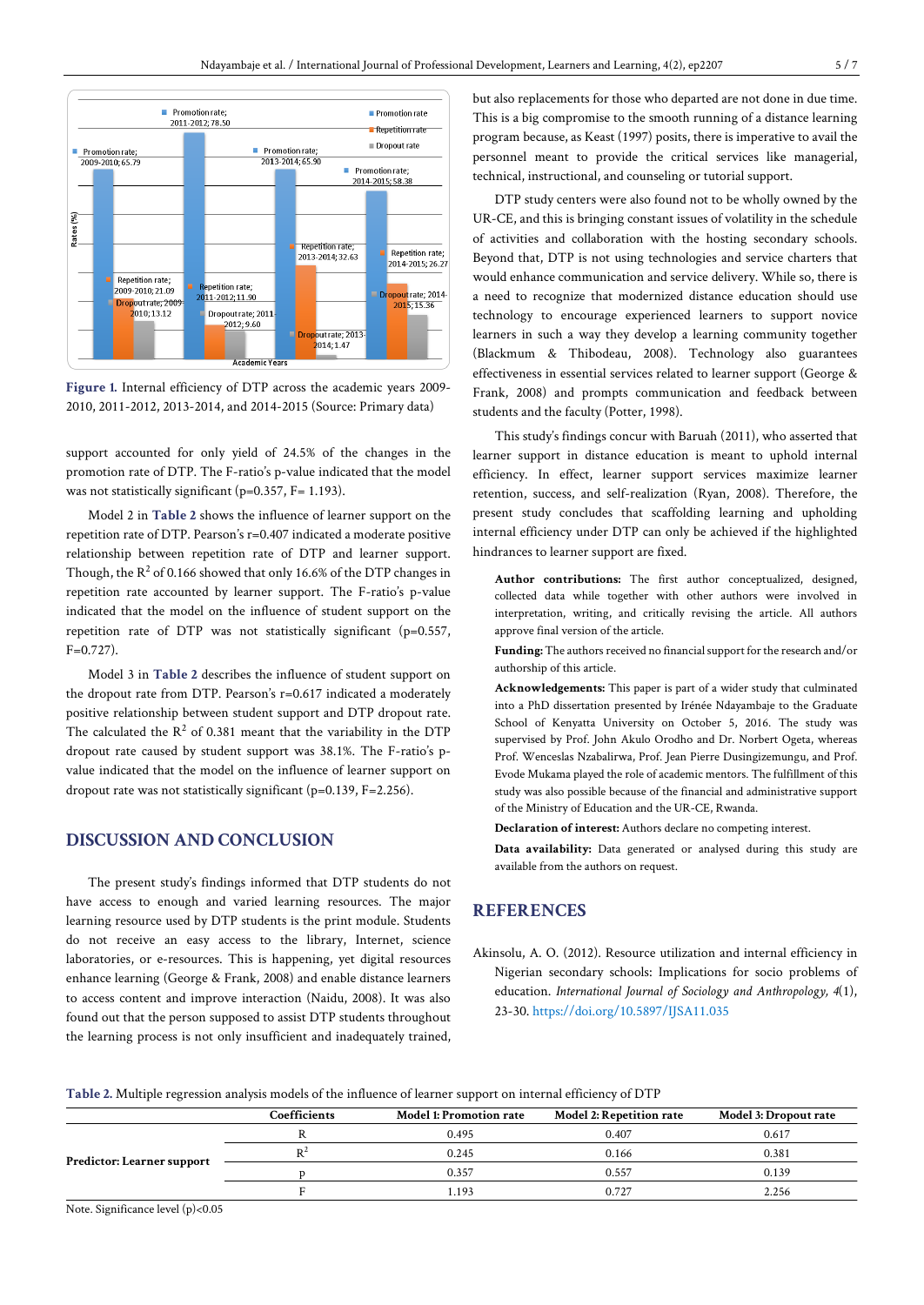- Amin, M. E. (2005). *Social science research: Conception, methodology and analysis*. Makerere University Press.
- Bamberger, M. (2012). *Introduction to mixed methods in impact evaluation. Impact evaluation notes*. The Rockefeller Foundation.
- Baruah, T. D. (2011). Improving student promotion through technology in India. *Asian Journal of Distance Education, 9*(2), 15-25.
- Blackmum, E. V., & Thibodeau, P. P. (2008). Learning communities. In J. E. Brindley, C. Walti, & O. Zawacki-Richter (Eds.), *Learner support in open, distance and online learning environments* (pp. 145- 156). BIS-Verlag der Carl von Ossietzky Universitat Oldenburg.
- Cornali, F. (2012). Effectiveness and efficiency of educational measures: Evaluation practices, indicators and rhetoric. *Scientific Research, 2*(3), 255-260. <https://doi.org/10.4236/sm.2012.23034>
- Creswell, J. W. (2012). *Educational research: Planning, conducting and evaluating quantitative and qualitative research*. Pearson.
- Creswell, J. W. (2013). *Qualitative inquiry and research design: Choosing among five approaches*. SAGE.
- Creswell, J. W., & Clark, V. L. P. (2011). *Designing and conducting mixed methods research*. SAGE.
- Gay, L. R., Mills, G. E., & Airasian, P. (2006). *Educational research: Competencies for analysis and application*. Pearson Merrill Prentice Hall.
- George, L., & Frank, I. (2008). Beyond books-library services to distance education learners. In J. E. Brindley, C. Walti, & O. Zawacki-Richter (Eds.), *Learner support in open, distance and online learning environments* (pp. 135-143). BIS-Verlag der Carl von Ossietzky Universitat Oldenburg.
- Gil, J. I. (2014). Student support services in open and distance education. *Open Praxis, 6*(1), 3-4. [https://doi.org/10.5944/](https://doi.org/10.5944/openpraxis.6.1.111) [openpraxis.6.1.111](https://doi.org/10.5944/openpraxis.6.1.111)
- Hafashimana, J. D. (2015). *Factors that influence students drop out in distance training programme. Case study of UR-CE* [Unpublished masters' thesis]. University of Rwanda-College of Education.
- Hussain, S., & Saeed, M. (2012). Comparative evaluation of the internal efficiency of teacher education institutions in Pakistan. *International Researcher, 1*(4), 76-88.
- Keast, D. A. (1997). Toward an effective model for implementing distance education programs. *The American Journal of Distance Education, 11*(2), 39-55. [https://doi.org/10.1080/089236497095269](https://doi.org/10.1080/08923649709526960) [60](https://doi.org/10.1080/08923649709526960)
- KIE. (2003). *Distance training programme: Programme guide*. Kigali Institute of Education.
- KIE. (2012). *Statistics of students and graduands under DTP*. Kigali Institute of Education.
- Kuh, G. D., & Gonyea, R. M. (2003). The role of the academic library in promoting learner engagement in learning. *College and Research Libraries, 64*(4), 256-282. <https://doi.org/10.5860/crl.64.4.256>
- Mukamusoni, D. (2006). Distance learning program for teachers at the Kigali Institute of Education: An expository study. *The International Review of Research in Open and Distributed Learning*, 7(2). <https://doi.org/10.19173/irrodl.v7i2.301>
- Musobo, I. C., & Gaga, J. (2012). Restructuring TVET as part of the educational reforms in Rwanda, A case on public private partnership in Rwandan TVET. *Association for the Development of Education in Africa*. [http://clearinghouse.adeanet.org/en/](http://clearinghouse.adeanet.org/en/restructuring-tvet-part-educational-reforms-rwanda-case-public-private-partnership-rwandan-tvet) [restructuring-tvet-part-educational-reforms-rwanda-case-public](http://clearinghouse.adeanet.org/en/restructuring-tvet-part-educational-reforms-rwanda-case-public-private-partnership-rwandan-tvet)[private-partnership-rwandan-tvet](http://clearinghouse.adeanet.org/en/restructuring-tvet-part-educational-reforms-rwanda-case-public-private-partnership-rwandan-tvet)
- Naidu, S. (2008). Supporting learning with creative instructional design. In J. E. Brindley, C. Walti, & O. Zawacki-Richter (Eds.), *Learner support in open, distance and online learning environments* (pp. 109-116). BIS-Verlag der Carl von Ossietzky Universitat Oldenburg.
- Ndayambaje, I. (2016). *Influence of learner support on internal efficiency of distance training programme for in-service secondary school teachers,* Rwanda [PhD dissertation, Kenyatta University].
- Ndayambaje, I., Bimenyimana, V., & Ndahayo, V. (2013). A study on the practices and challenges of distance training programme (DTP) under Kigali Institute of Education (KIE). *Rwanda Journal of Education, 1*(2), 69-76
- Orodho, J. A. (2009). *Elements of education and social science research methods*. Kenezja Publishers.
- Orodho, J. A. (2017). *Elements of education and social science research methods*. Kanezja Publishers.
- Orodho, J. A., Nzabalirwa, W., Odundo, J. Waweru, P. N., & Ndayambaje, I. (2016). *Quantitative and qualitative research methods: A step by step guide to scholarly excellence*. Kanezja Publishers.
- Potter, J. (1998). Beyond access: Learner perspectives on support service needs in distance education. *Canadian Journal of University Continuing Education, 24*(1), 59-82. [https://doi.org/10.21225/](https://doi.org/10.21225/D5R88Q) [D5R88Q](https://doi.org/10.21225/D5R88Q)
- Ryan, Y. (2008). Pushing the boundaries with online learner support. In J. E. Brindley, C. Walti, & O. Zawacki-Richter (Eds.), *Learner support in open, distance and online learning environments* (pp. 125- 134). BIS-Verlag der Carl von Ossietzky Universitat Oldenburg.
- Sammons, P. (2005). Ethical issues and statistical work. In R. G. Burgess (Ed), *The ethics of educational research. Social research and educational studies series: 8*. The Falmer Press.
- Tait, A. (2003). Reflections on learner support in open and distance learning. *International Review of Research in Open and Distance Learning, 4*(1), 1-9. <https://doi.org/10.19173/irrodl.v4i1.134>
- Umumararungu, C. (2014). *Investigation on factors that affect teaching and learning of chemistry in distance training programme at University of Rwanda–College of* Education [Unpublished master's thesis]. University of Rwanda-College of Education.
- UNESCO. (2002). Open and distance learning: Trends, policy and strategy considerations. *UNESCO*. [https://unesdoc.unesco.org/](https://unesdoc.unesco.org/ark:/48223/pf0000128463) [ark:/48223/pf0000128463](https://unesdoc.unesco.org/ark:/48223/pf0000128463)
- UNESCO. (2014). Module 2: Statistics for educational planning. *UNESCO-IIEP*. [https://unesdoc.unesco.org/ark:/48223/pf0000231](https://unesdoc.unesco.org/ark:/48223/pf0000231219) [219](https://unesdoc.unesco.org/ark:/48223/pf0000231219)
- UR-CE. (2015). Official website of UR-CE. *University of Rwanda-College of Education.* [www.ce.ur.ac.rw](http://www.ce.ur.ac.rw/)
- UR-CE. (2016). Statistics of students. *University of Rwanda-College of Education.* [https://ur.ac.rw/documents/Facts%20and%20Figures-](https://ur.ac.rw/documents/Facts%20and%20Figures-Final-2018B.pdf)[Final-2018B.pdf](https://ur.ac.rw/documents/Facts%20and%20Figures-Final-2018B.pdf)